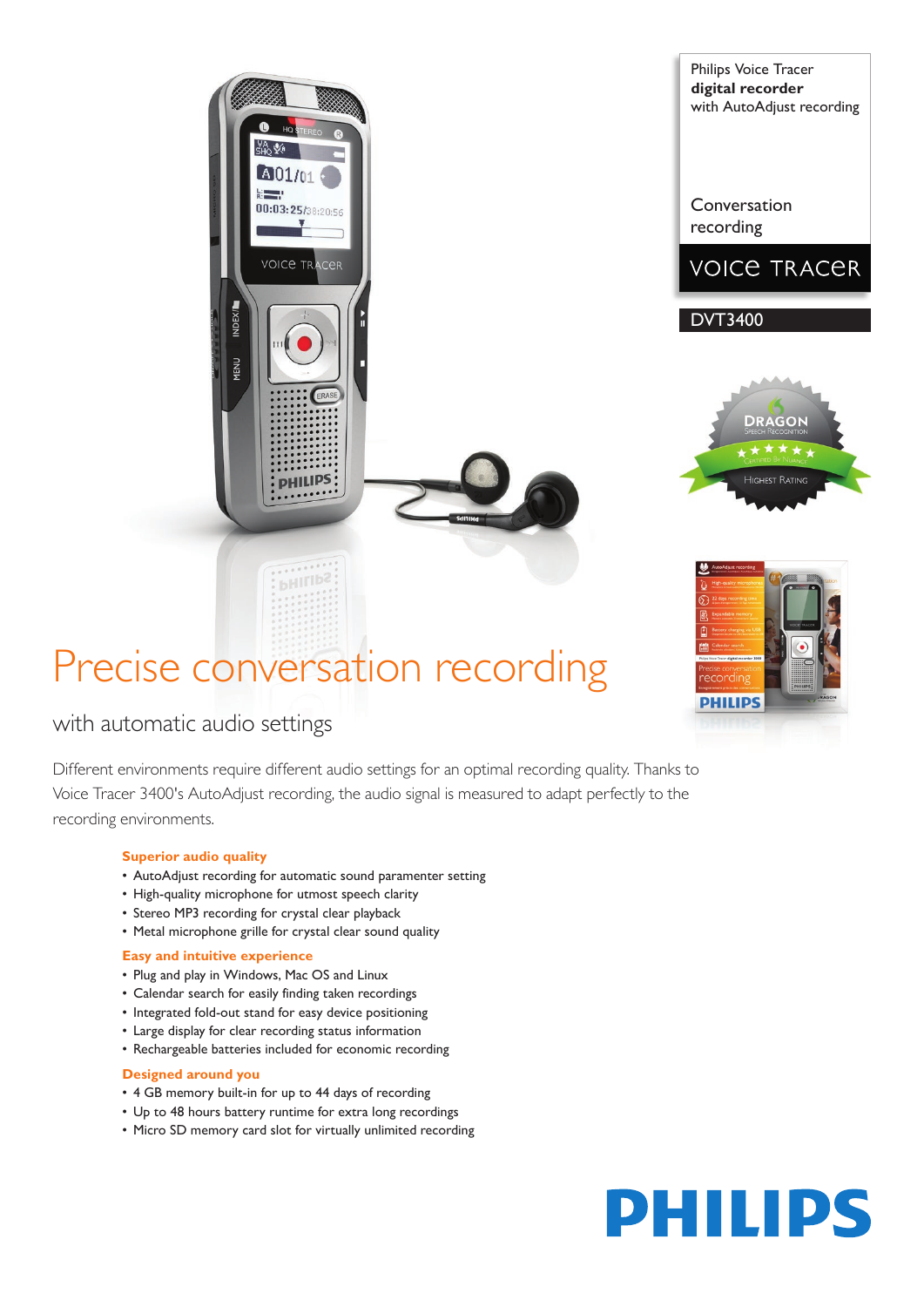# **Highlights**

#### **High-quality microphone**



The built-in stereo high-quality microphones produce far better and clearer recordings than standard microphones found in other devices. The recording sensitivity is increased, thus picking up more voice signal without compromising sound quality.

#### **Metal microphone grille**



A well-engineered microphone grille is able to make a good microphone stand out even more. The grille built-in the new Voice Tracer's guarantees crystal clear recordings.

#### **Plug and play**



Your VoiceTracer just works - Plug and Play in Windows, Mac OS and Linux.

#### **Integrated fold-out stand**



With the integrated fold-out stand on the backside of the Voice Tracer you can conveniently position your voice recorder towards the sound source.

#### **Large display**



The high-resolution dot matrix display built-in the Voice Tracer's supports 8 languages and provides clear recording status information.

#### **Rechargeable batteries**



The new Voice Tracers come with rechargeable batteries for more than 50 hours of continuous recording. Additionally, you can help protecting the environment by simply recharging the batteries of your device using USB instead of buying new batteries.

#### **4 GB memory built-in**



With the 4 GB of built-in memory, your Voice Tracer is able to capture up to 44 days of continuous recording.

#### **Extra long battery runtime**



The batteries of the new Voice Tracer's last for up to 48 hours for extra long recording sessions.

#### **microSD-Kartensteckplatz**



Virtually unlimited recording capacity thanks to a micro SD memory card slot supporting up to 32 GB of additional memory.